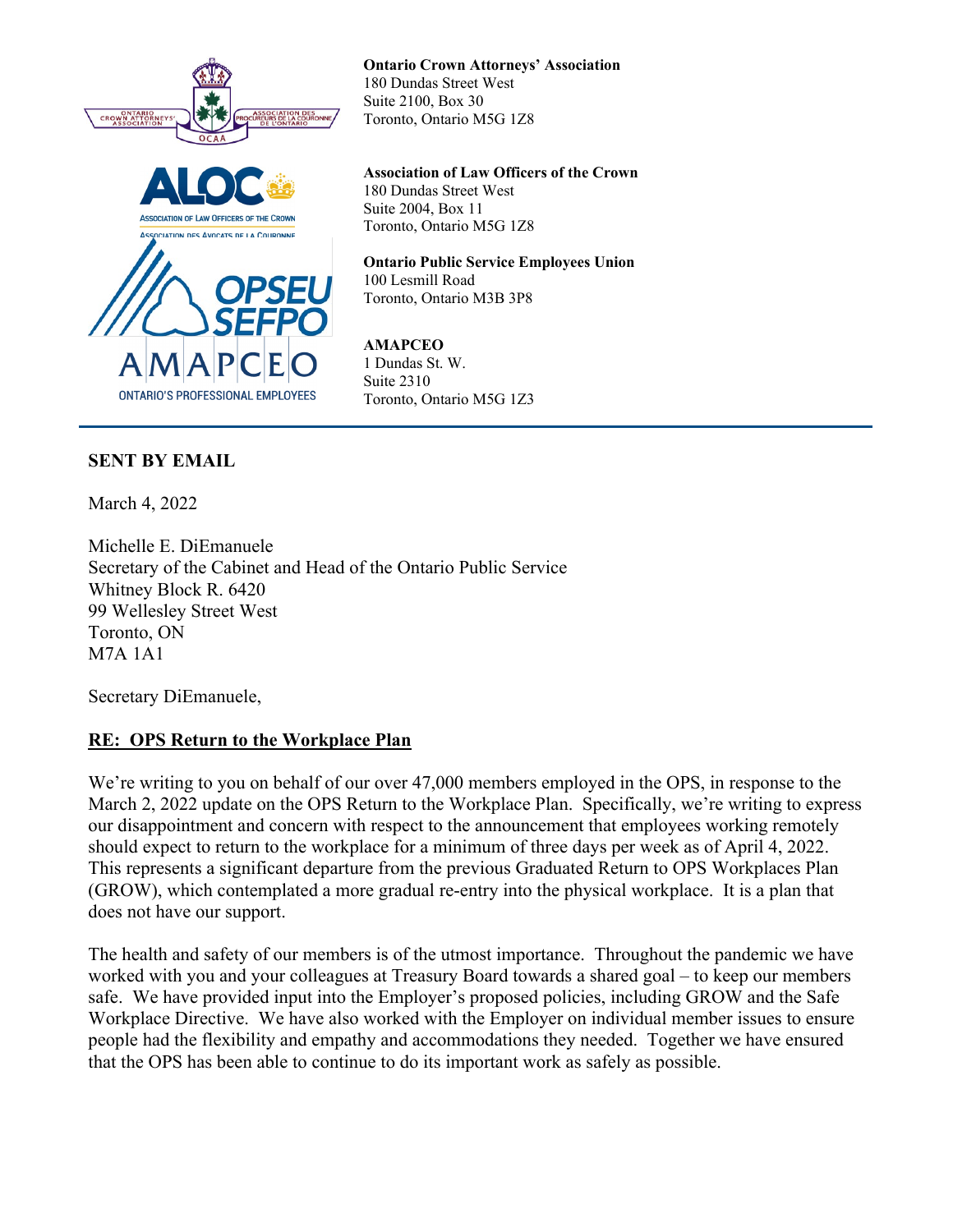It is in that context that we were particularly disappointed that we were not consulted on this latest announcement. It was presented to us as a decision that had already been made, even as we had made it clear that we expected to be consulted as we had been in the past. Had we been consulted, we would have advised the Employer to proceed with a gradual return as had previously been promised. This would allow our members and other employees to reacclimate to the workplace after having worked remotely (except as required by operational needs) for over two years and for the Employer to work through the issues that may arise. We would have also advised the Employer that failing to plan for a gradual return would cause significant stress and anxiety on the part of our members, particularly when that announcement came with the removal of protective measures.

Our members are indeed now reaching out to us, concerned about this week's announcement. They were surprised to first hear the news in the media, and are worried about immediately transitioning into a minimum three-day a week attendance in the physical office. The announcement did not provide enough details for members to feel confident in their return to the workplace. We are not able to provide them with any assurance, having not seen the plan.

Since the beginning of the pandemic, our members have worked to support the Government of Ontario and the people of Ontario. Our members have, amongst other things, ensured the delivery of essential services, the continued operation of the civil and criminal justice systems and the progression of the Government's mandate. They have done so while also navigating the challenges presented by the pandemic and in many cases while working remotely. Even as we recognize the need to return to the physical workplace at least in a hybrid model, our members have proven their ability to work remotely. There is no demonstrable need for a rushed return.

For all of these reasons, we ask you to reconsider the approach announced this week and return to the more gradual approach as set out in the previous GROW plan. That plan was measured and provided checkpoints at which the Employer could recalibrate if needed or proceed if able. The level of detail provided members with confidence in the protocols in place. As above, the current announcement did not.

We have worked with the Employer well over the last two years and we welcome a return to that approach. We share the common goal of keeping our members safe so that they may continue to serve the Government and people of Ontario. It is in furtherance of that goal that we send this letter and urge a more graduated return to the physical workplace.

Best Regards,

To Loparco

**Tony Loparco, President Ontario Crown Attorneys' Association**